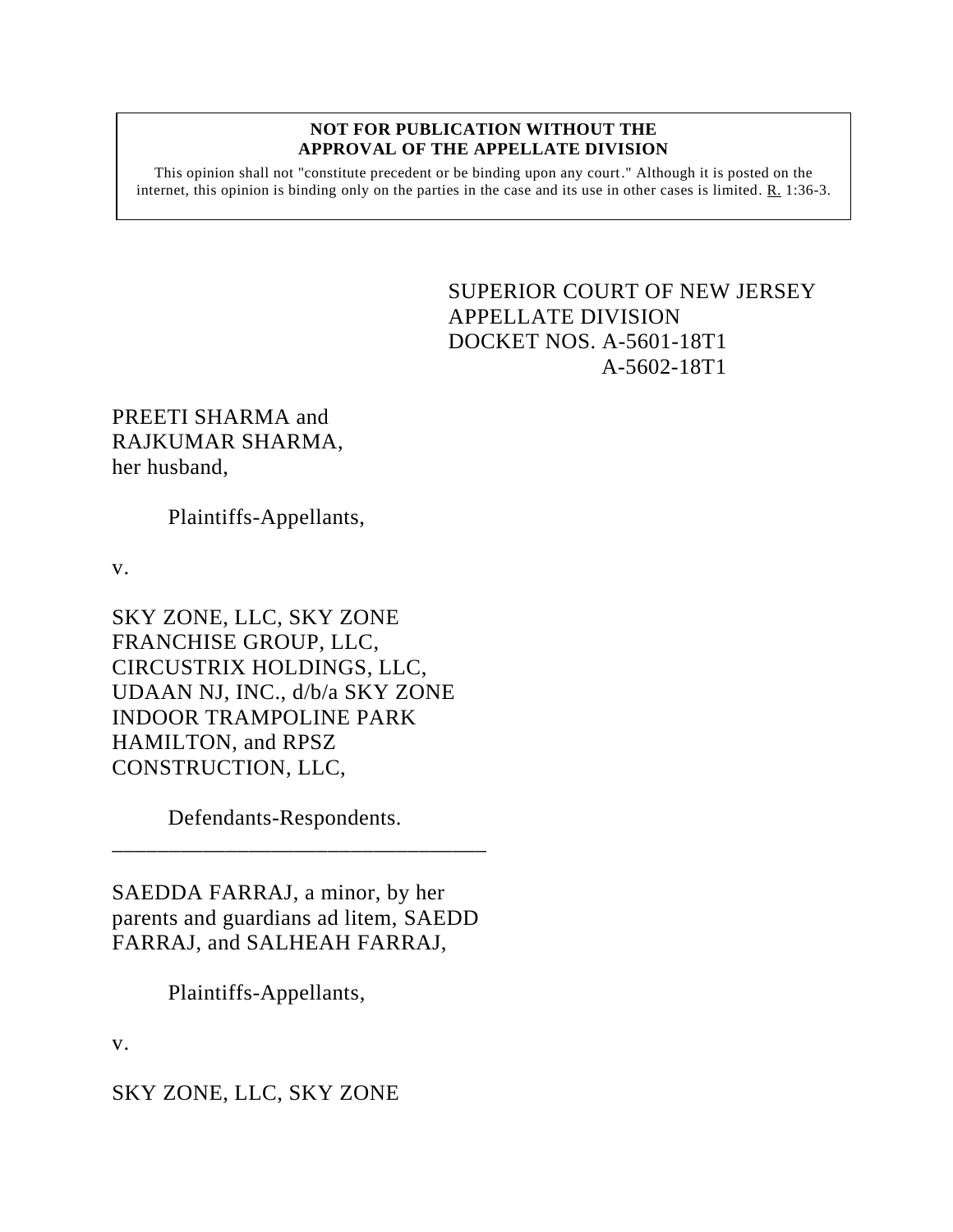FRANCHISE GROUP, LLC, CIRCUSTRIX HOLDINGS, LLC, UDAAN NJ, INC., d/b/a SKY ZONE INDOOR TRAMPOLINE PARK HAMILTON, and RPSZ CONSTRUCTION, LLC,

Defendants-Respondents.

\_\_\_\_\_\_\_\_\_\_\_\_\_\_\_\_\_\_\_\_\_\_\_\_\_\_\_\_\_\_\_\_\_

Argued telephonically April 22, 2020 – Decided June 4, 2020

Before Judges Koblitz, Gooden Brown and Mawla.

On appeal from the Superior Court of New Jersey, Law Division, Mercer County, Docket Nos. L-0930-19 and L-0931-19.

David K. Chazen argued the cause for appellants (Chazen & Chazen, attorneys; David K. Chazen, on the briefs).

Samuel G. John argued the cause for respondents (Wood Smith Henning & Berman, LLP, attorneys; Kelly A. Waters, of counsel and on the briefs, Jill A. Mucerino and Samuel G. John, on the brief).

## PER CURIAM

In these back-to-back appeals, which we consolidate for purposes of issuing a single opinion, Preeti Sharma and her husband, Rajkumar Sharma, (collectively, Sharma plaintiffs), and Saedda Farraj, a minor, by her parents and guardians ad litem, Saedd Farraj and Salheah Farraj (collectively, Farraj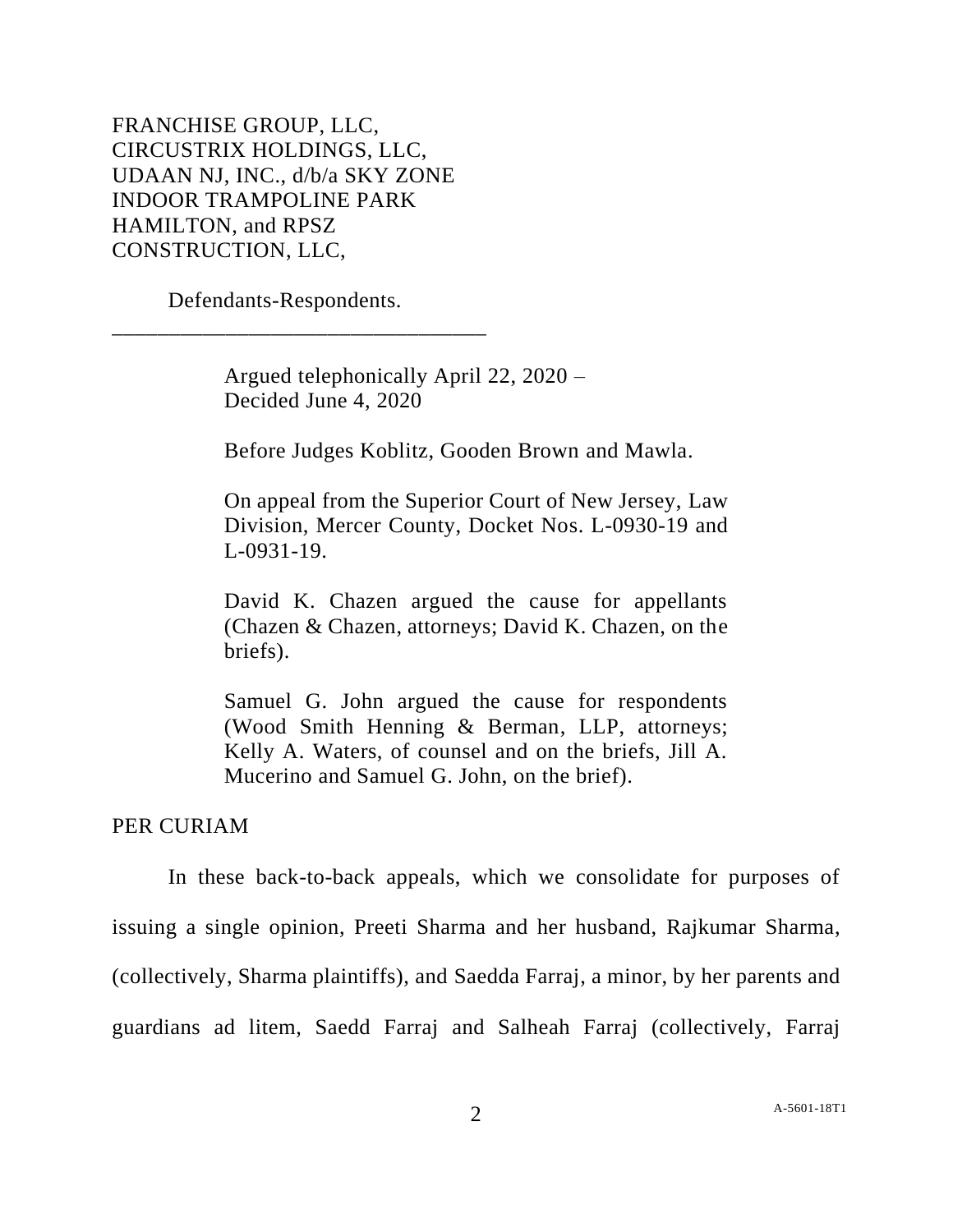plaintiffs), appeal from the July 15, 2019 Law Division order dismissing their complaints with prejudice and compelling arbitration of their disputes with defendants Sky Zone, LLC, Sky Zone Franchise Group, LLC, Circustrix Holdings, LLC, Udaan NJ, Inc., D/B/A Sky Zone Indoor Trampoline Park Hamilton, and RPSZ Construction, LLC (collectively, Sky Zone).<sup>1</sup> We affirm the order compelling arbitration.

We glean these facts from the allegations contained in the complaints. Sky Zone is an "indoor trampoline park" located in Hamilton Township. Sky Zone is a self-proclaimed "fun fitness" recreational facility designed for "workouts," which include "bouncing, flipping, and landing in a pit filled with 10,000 foam cubes." On June 30 and December 30, 2018, respectively, Saedda,<sup>2</sup> age fifteen, and Preeti, age forty-one, "purchased admission" to Sky Zone and "executed the Sky Zone Agreement" which "permitted [them] to use the trampoline and other facilities and participate in the activities promoted by . . . [d]efendants." While using Sky Zone's facility, Saedda "sustain[ed] an injury to

<sup>&</sup>lt;sup>1</sup> Defendants allegedly "designed, constructed, franchised, owned, controlled, maintained, operated, managed, trained, supervised, marketed, and solicited business" for Sky Zone "by advertising its attractions, activities[,] and events throughout . . . New Jersey and elsewhere."

 $2$  We use first names in this opinion for clarity and ease of reference and intend no disrespect.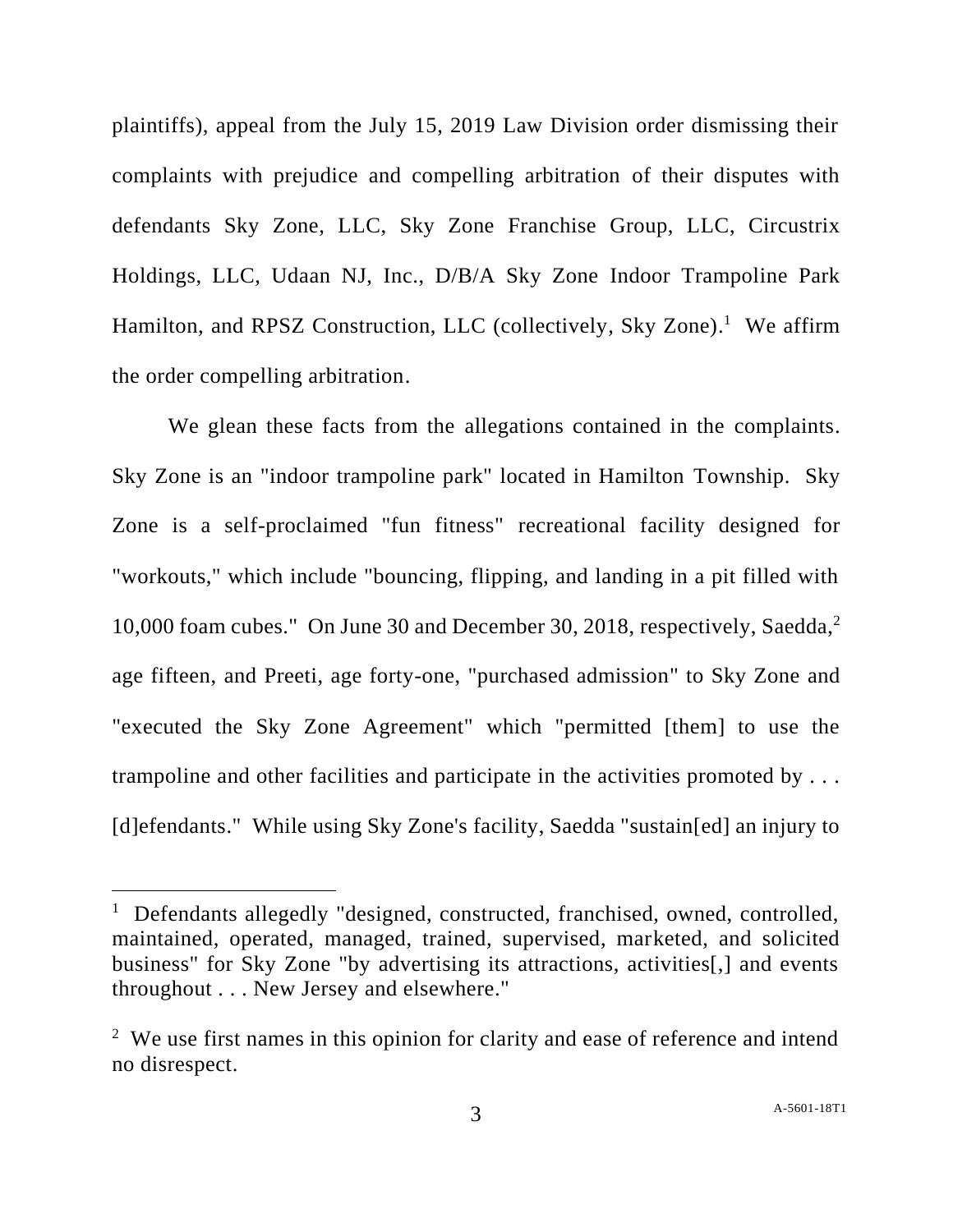the right knee requiring surgery with ACL reconstruction with autograft hamstrings," and Preeti "sustain[ed] . . . displaced fractures of her left foot requiring surgery with open reduction and internal fixation."

Thereafter, the Sharma plaintiffs and the Farraj plaintiffs separately filed complaints alleging they sustained "serious and permanent personal injuries" as a result of defendants' "negligence, recklessness, gross negligence, wanton . . . and intentional conduct" in the design and operation of Sky Zone. Plaintiffs also alleged "[d]efendants' misrepresentations in the Sky Zone Agreement" constituted "an unconscionable commercial practice, fraud, false pretense and deception in violation of the New Jersey Truth-In-Consumer Contract, Warranty and Notice Act, N.J.S.A. 56:12-14 and N.J.S.A. 56:12-15." On June 18, 2019, defendants moved to dismiss the complaints with prejudice and compel arbitration. With defendants' consent, the motion judge granted plaintiffs' request to consolidate the matters for purposes of the motion only.

To support its motion to compel arbitration, defendants relied on the Sky Zone Agreement, which is a participant agreement, release and assumption of risks standardized form signed by all patrons, including plaintiffs, to gain admission to Sky Zone. The agreement includes a "voluntary assumption of risk acknowledgement" provision, acknowledging that patrons "are participating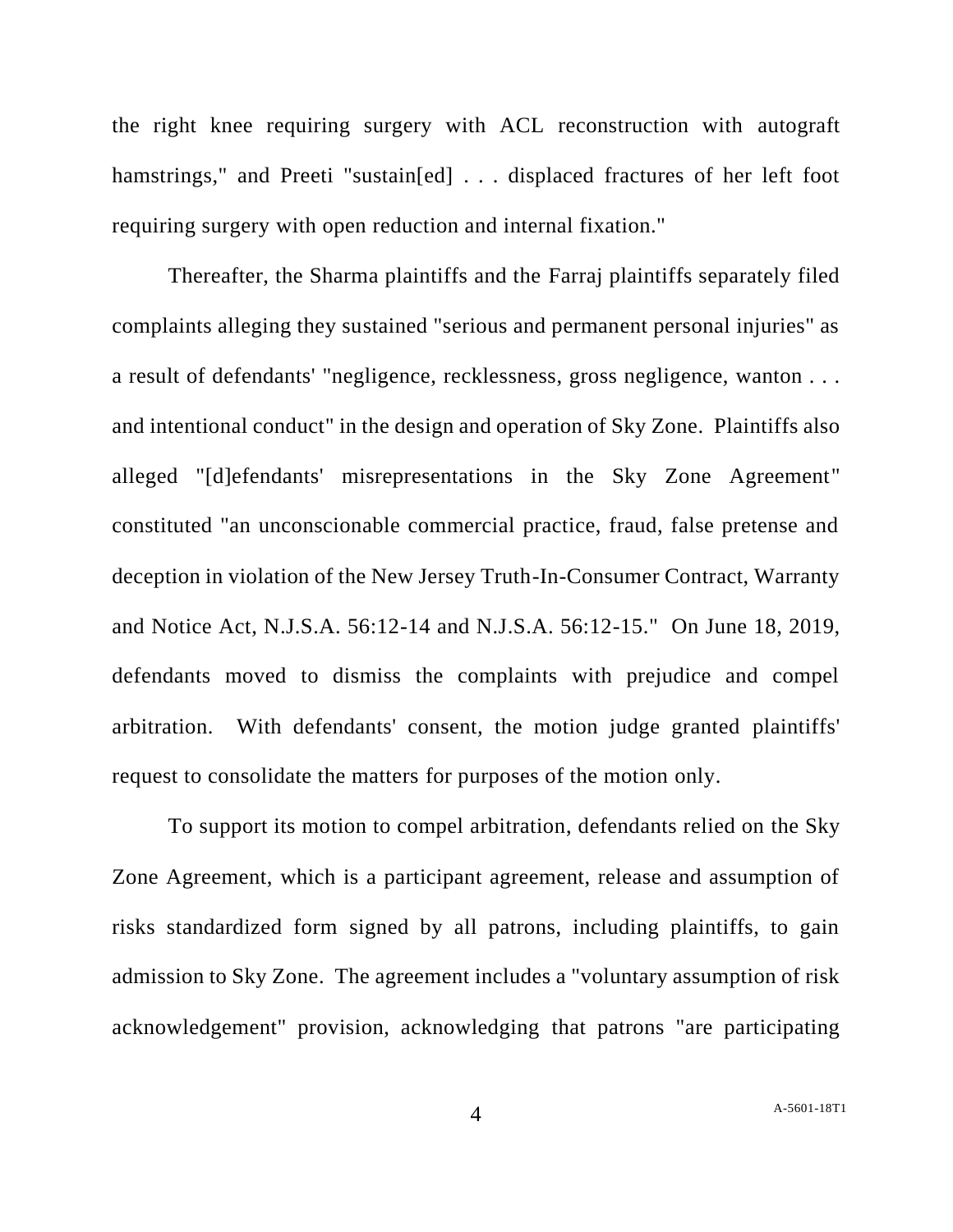voluntarily [and] at [their] own risk," and that they could "die or become paralyzed, partially or fully, through their use of the Sky Zone facility and participation in Sky Zone activities." The agreement also includes a "release of liability" provision, stating that patrons "forever, irrevocably and unconditionally release, waive, relinquish, discharge from liability and covenant not to sue [Sky Zone]" for

> any and all claims . . . of whatever kind or nature, in law, equity or otherwise, . . . related to or arising, directly or indirectly, from [their] access to and/or use of the Sky Zone [f]acility, . . . including, without limitation, any claim for negligence, failure to warn or other omission, . . . personal injury, . . . [or] bodily harm . . . .

Finally, the agreement includes an "arbitration of disputes" provision, which plaintiffs acknowledged with a check mark, indicating they understood that they were "waiving [their] right, and the right(s) of  $\dots$  minor child(ren)  $\dots$ to maintain a lawsuit against [Sky Zone] . . . for any and all claims covered by th[e a]greement." Further,

> [b]y agreeing to arbitrate, [plaintiffs] understand that [they] will not have the right to have [their] claim[s] determined by a jury . . . . Reciprocally, [defendants] . . . waive their right to maintain a lawsuit against [plaintiffs] . . . for any and all claims covered by the a]greement, and they will not have the right to have  $\dots$ claim(s) determined by a jury. ANY DISPUTE, CLAIM OR CONTROVERSY ARISING OUT OF OR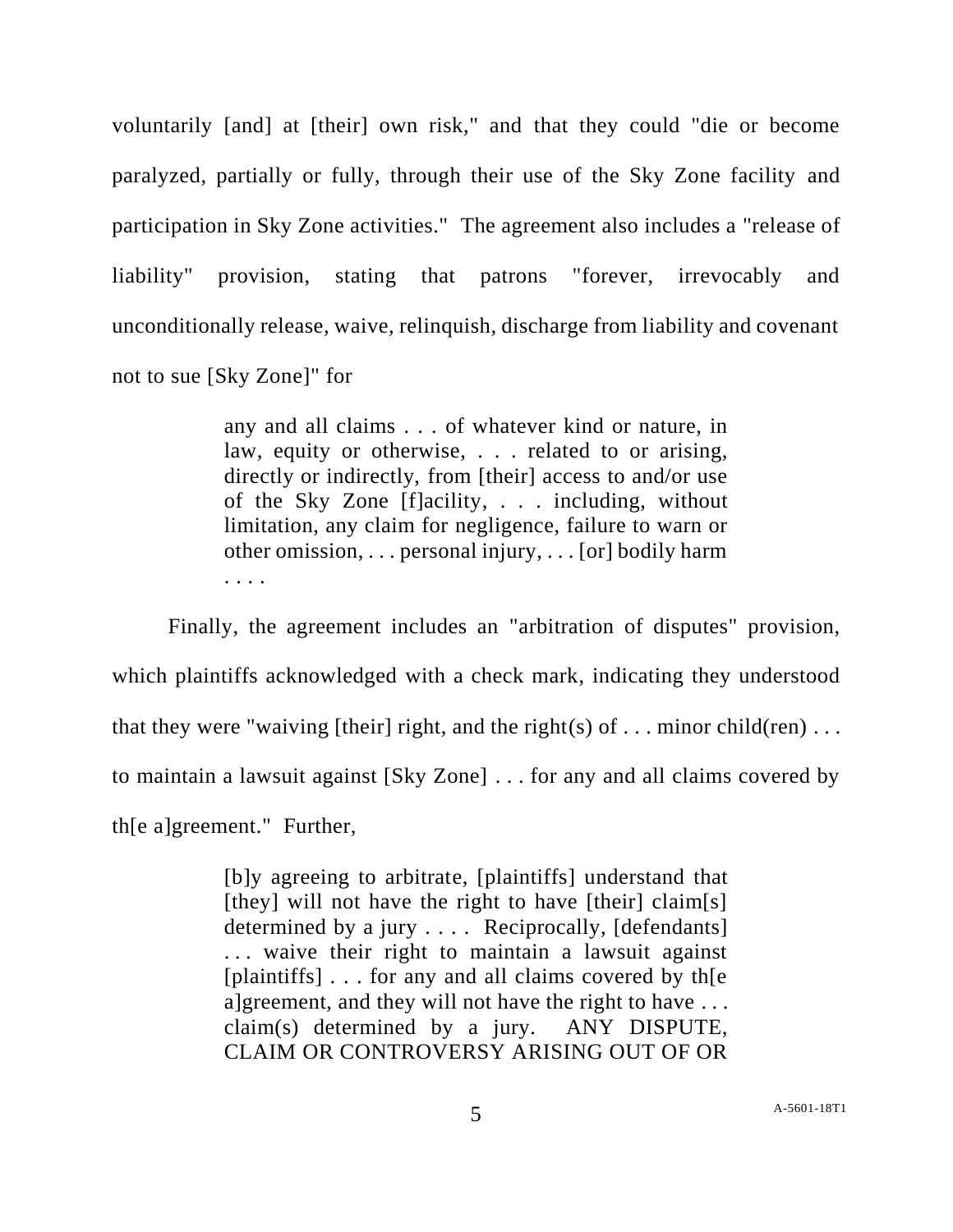RELATING TO [PLAINTIFFS'] . . . ACCESS TO AND/OR USE OF THE SKY ZONE PREMISES AND/OR ITS EQUIPMENT, INCLUDING THE DETERMINATION OF THE SCOPE OR APPLICABILITY OF TH[E] AGREEMENT TO ARBITRATE, SHALL BE BROUGHT WITHIN ONE YEAR OF ITS ACCRUAL (i.e., the date of the alleged injury) FOR AN ADULT AND WITHIN THE APPLICABLE STATUTE OF LIMITATIONS FOR A MINOR AND BE DETERMINED BY ARBITRATION IN THE COUNTY OF THE SKY ZONE FACILITY . . . BEFORE ONE ARBITRATOR. THE ARBITRATION SHALL BE ADMINISTERED BY [JUDICIAL ARBITRATION AND MEDIATION SERVICES (JAMS)] PURSUANT TO ITS RULE 16.1 EXPEDITED ARBITRATION RULES AND PROCEDURES. JUDGMENT ON THE AWARD MAY BE ENTERED IN ANY COURT HAVING JURISDICTION. THIS CLAUSE SHALL NOT PRECLUDE PARTIES FROM SEEKING PROVISIONAL REMEDIES IN AID OF ARBITRATION FROM A COURT OF APPROPRIATE JURISDICTION.<sup>[3]</sup> This [a]greement shall be governed by, construed and interpreted in accordance with the laws of . . . New Jersey, without regard to choice of law principles. Notwithstanding the provision with respect to the applicable substantive law, any arbitration conducted pursuant to the terms of this [a]greement shall be governed by the Federal Arbitration Act (9 U.S.C., Sec. 1-16).

Additionally, the agreement contains a severability clause, providing

This [a]greement constitutes and contains the entire agreement between [Sky Zone] and [plaintiffs'] . . . use of the Sky Zone [f]acility. There are no other

<sup>&</sup>lt;sup>3</sup> The capitalized text of the agreement also appeared in bold print.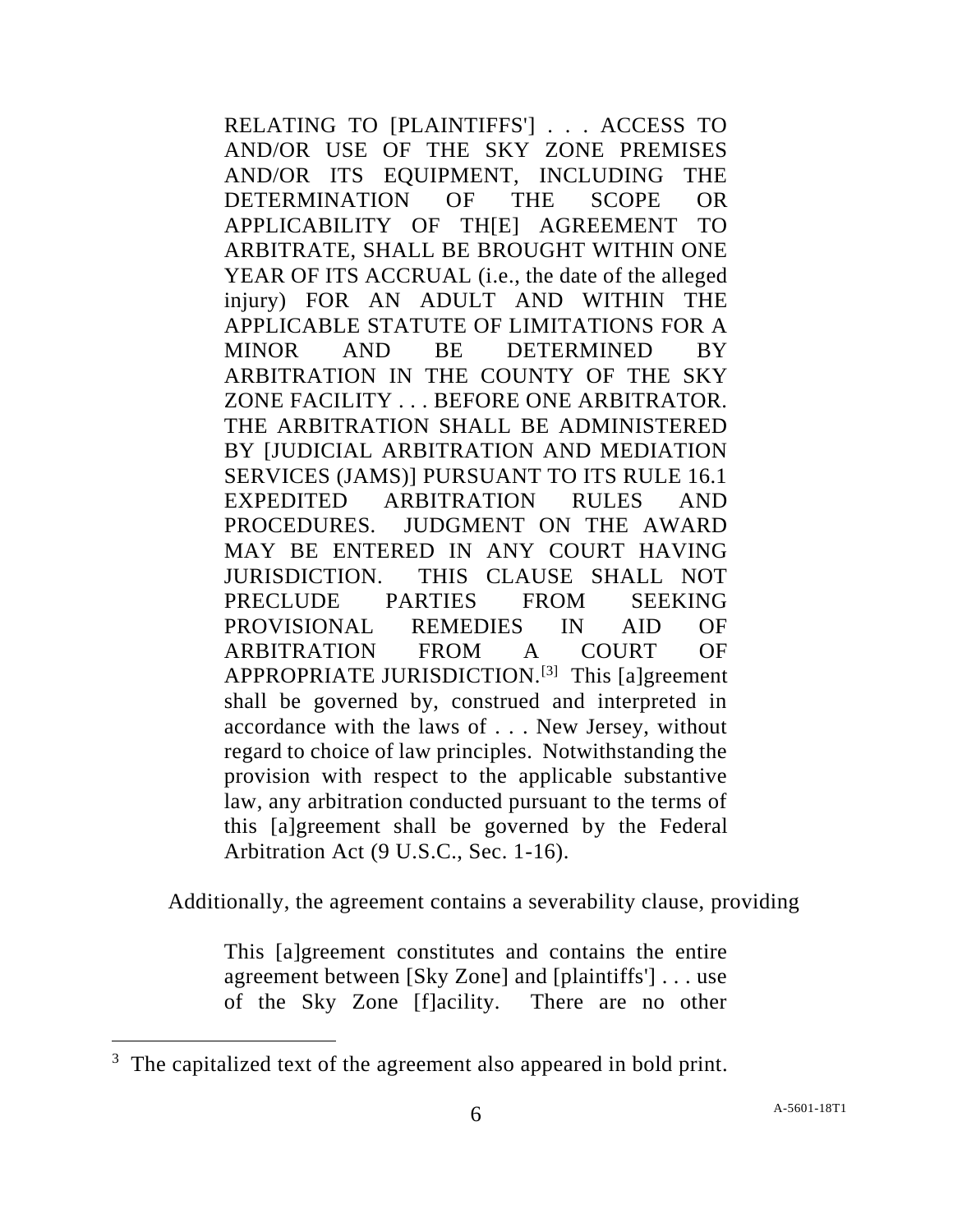agreements, oral, written, or implied, with respect to such matters. . . . If any term or provision of th[e agreement] shall be held illegal, unenforceable, or in conflict with any law governing th[e agreement] the validity of the remaining portions shall not be affected thereby.

The agreement refers plaintiffs to a website to review "the JAMS Arbitration Rules to which [plaintiffs] agree[d]."

JAMS is "an independent alternative dispute resolution (ADR) and thirdparty neutral services provider," consisting of "lawyers and retired judges who serve as mediators or arbitrators (third-party neutrals)." On May 1, 2017, prior to plaintiffs' execution of Sky Zone's agreement, in response to an inquiry by JAMS's attorney, the New Jersey Advisory Committee on Professional Ethics, Committee on the Unauthorized Practice of Law, and Committee on Attorney Advertising determined that JAMS's operating procedure was not compliant with New Jersey law because, as "third-party neutrals," JAMS's "lawyers and retired judges . . . are providing legal services" and are therefore required to "abide by the pertinent Court Rules and Rules of Professional Conduct."

During oral argument on the motion, referring to the May 1, 2017 advisory opinion, the parties agreed there was "no dispute" that JAMS was not "licensed to operate in New Jersey." Thus, defendants posited that "the main issue" was whether JAMS's unavailability "vitiate<sup>[d]</sup> the entire agreement to arbitrate."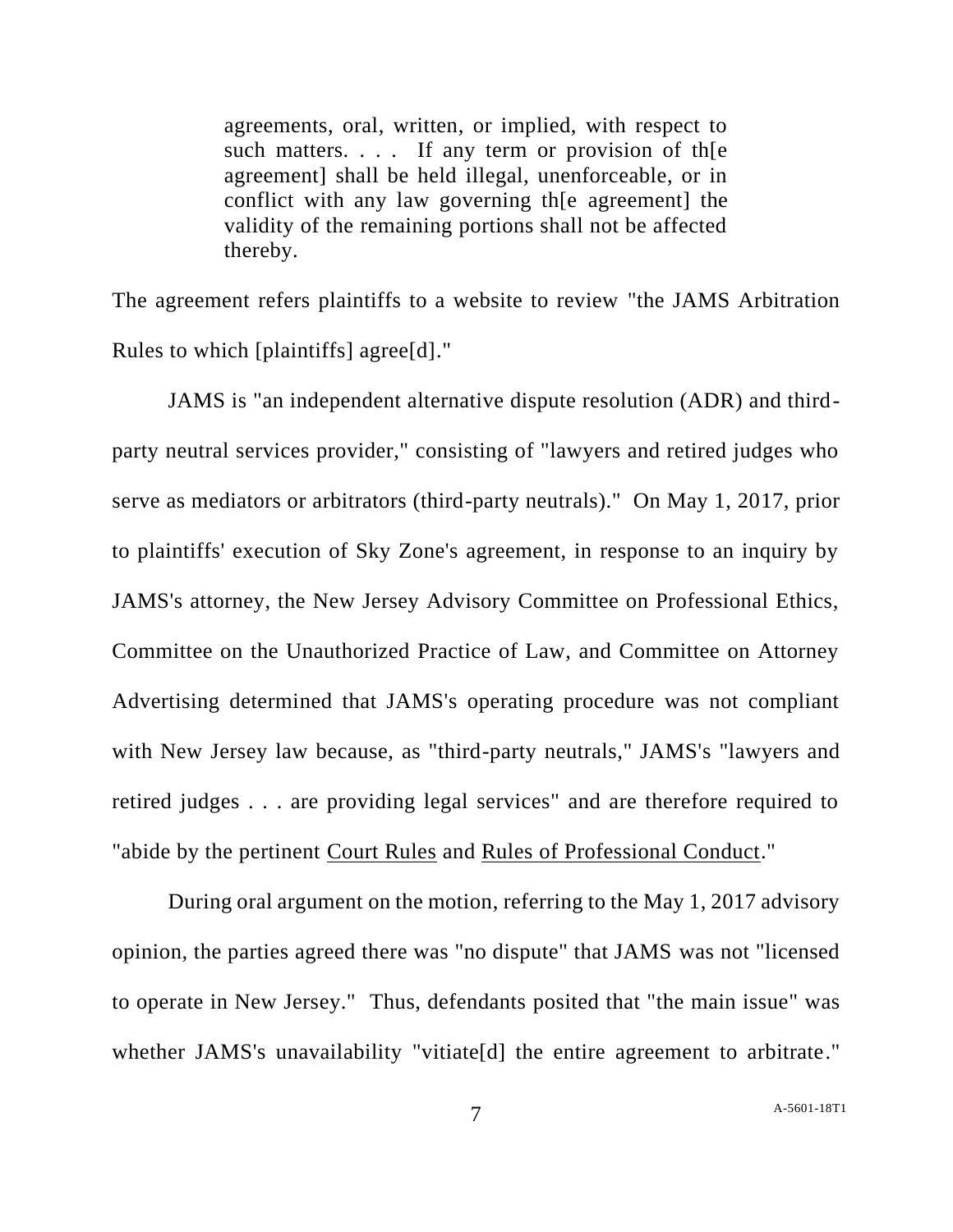Arguing that it did not, defendants urged the court to compel arbitration because the agreement did not specify that JAMS was the "exclusive[]" forum for arbitration, the provision requiring arbitration was "in a separate sentence" from the provision selecting "JAMS as a forum for arbitration," and there was "a severability clause" that allowed "the remaining portions" of the agreement to remain unaffected "if any part of" the agreement was deemed "unenforceable." Defendants asserted that "under the case law, . . . if the arbitration forum is not available, the [c]ourt can appoint an arbitrator."

Plaintiffs countered that Kleine v. Emeritus at Emerson, 445 N.J. Super. 545, 552 (App. Div. 2016) controlled and mandated invalidating the entire arbitration provision. As in Kleine, where the order compelling arbitration was reversed because the exclusive arbitral forum was unavailable, plaintiffs asserted that given JAMS's unavailability, "[t]here was no meeting of the minds here" and "therefore the provision is void." Additionally, plaintiffs argued that "[t]he arbitration provision itself . . . is unconscionable," and the "expedited procedures" under the JAMS rules are unduly restrictive and unfair. Defendants responded that plaintiffs' tangential claims regarding "the JAMS rules allegedly being . . . improper, or the contract as a whole being void" are "questions under the case law [that] have to be resolved by the arbitrator."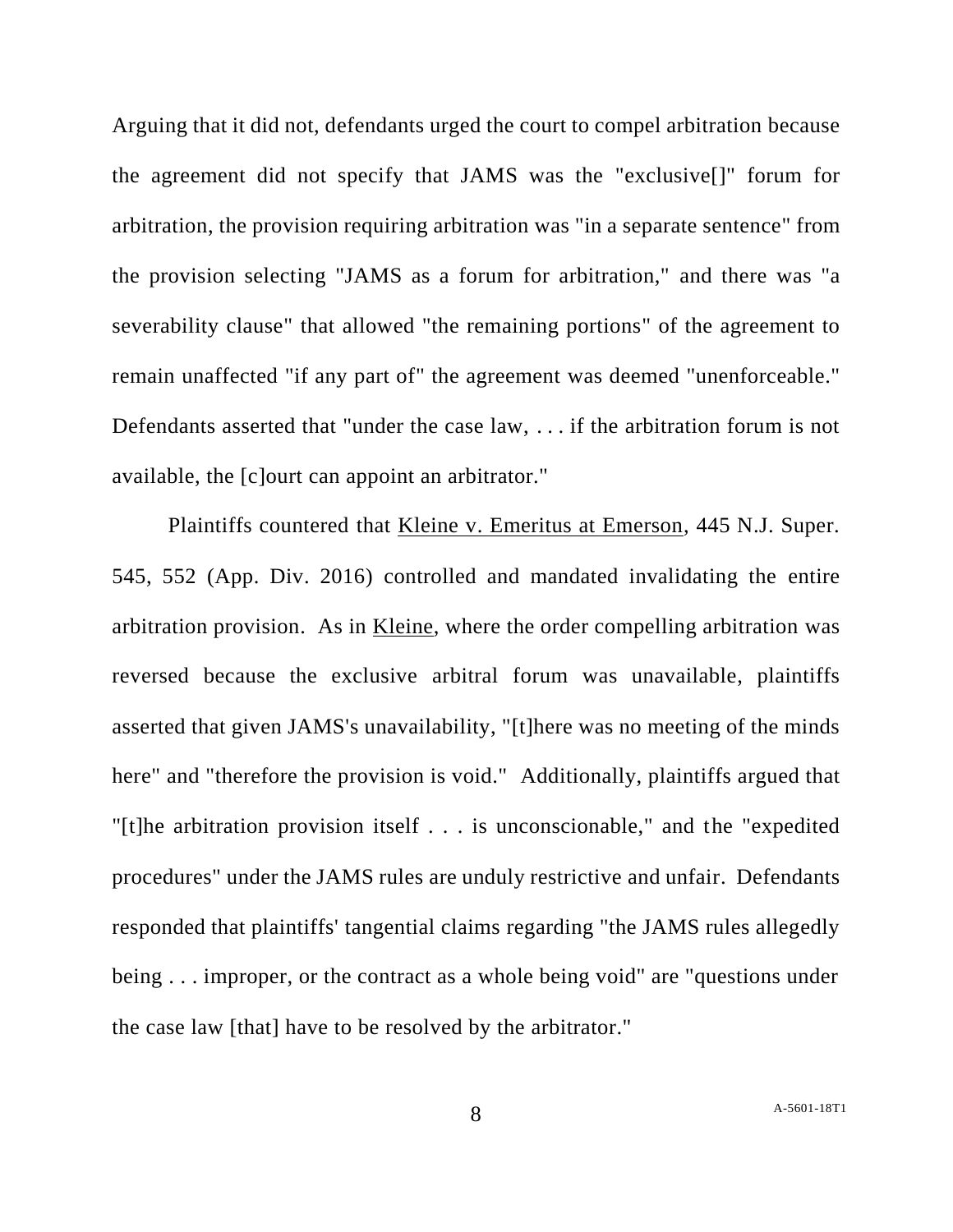In an oral decision, the judge granted defendants' motion. Acknowledging that "[t]he key issue" was "whether plaintiff[s] entered into a valid mutual agreement to arbitrate any personal injury claims," the motion judge painstakingly scrutinized the agreement, underscoring plaintiffs' assent indicated by "placing a checkmark next to the . . . arbitration" provision, and defendants highlighting portions of the arbitration provision by reciting them "in bold print and caps." Applying the applicable legal principles, the judge determined

> that the arbitration provision satisfies the rigorous tests set forth in the leading New Jersey precedent. . . . [H]ere, plaintiff[s] checked a marked box directly next to the arbitration provision of the agreement. Further, the language in the arbitration provision is clear and unambiguous to the extent that it indicates that it subjects the parties to arbitration and release of any rights to a trial by jury.

> The language, though not perfect, provides and indicates clear evidence of mutual assent of the terms.

Turning to plaintiffs' argument that the agreement was unenforceable because of the unavailability of JAMS, relying on the reasoning in Khan v. Dell Inc., 669 F.3d 350 (3d Cir. 2012), the judge found there was no unambiguous expression of intent not to arbitrate in the event that the designated arbitral forum was unavailable. Thus, according to the judge, under the Federal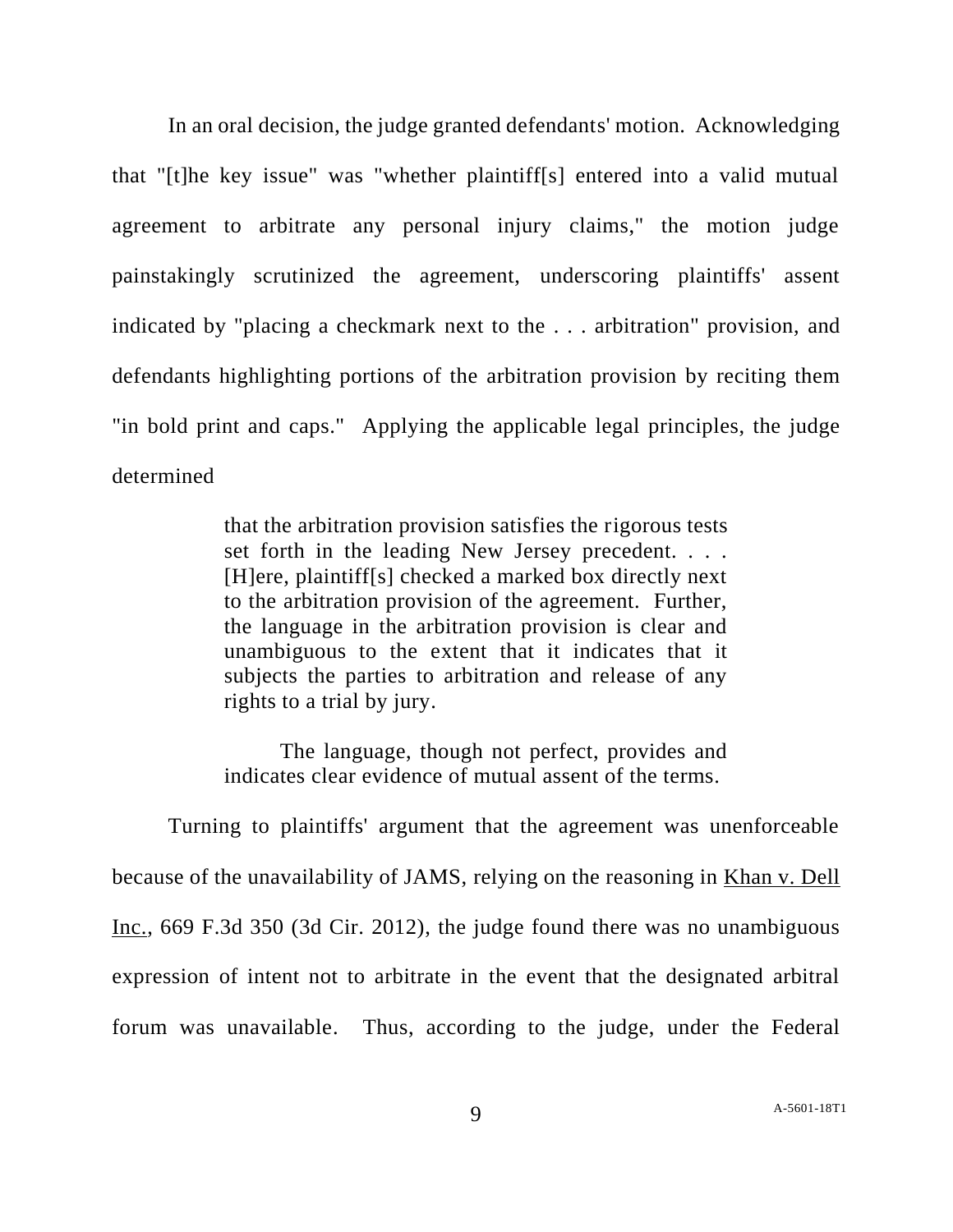Arbitration Act (FAA), 9 U.S.C. § 5, and the New Jersey Arbitration Act, N.J.S.A. 2A:23B-11, the court was required to appoint a substitute arbitrator upon the application of a party. To support this conclusion, the judge pointed to the severability provision in the agreement as well as the provision authorizing the parties to "seek provisional remedies" in aid of arbitration from the court, which the judge interpreted as "including the appointment of an arbitrator." Accordingly, the judge offered the parties an opportunity to jointly select an arbitrator, otherwise, the court would make the selection. Additionally, the judge determined that plaintiffs' remaining arguments regarding unconscionability and the contract's validity "must be determined by the arbitrator" under Buckeye Check Cashing, Inc. v. Cardegna, 546 U.S. 440 (2006). The judge entered a memorializing order and this appeal followed.

On appeal, plaintiffs argue that "[w]ithout a valid dispute resolution forum in place, the arbitration provision [was] rendered void and unenforceable." Plaintiffs contend that "[t]he decisions in Kleine and Flanzman<sup>[4]</sup> are controlling," where this court "refused to compel arbitration because the agreement did not specify the forum where the arbitration would be conducted

<sup>&</sup>lt;sup>4</sup> Flanzman v. Jenny Craig, Inc., 456 N.J. Super. 613 (App. Div. 2018), certif. granted, 237 N.J. 310 (2019).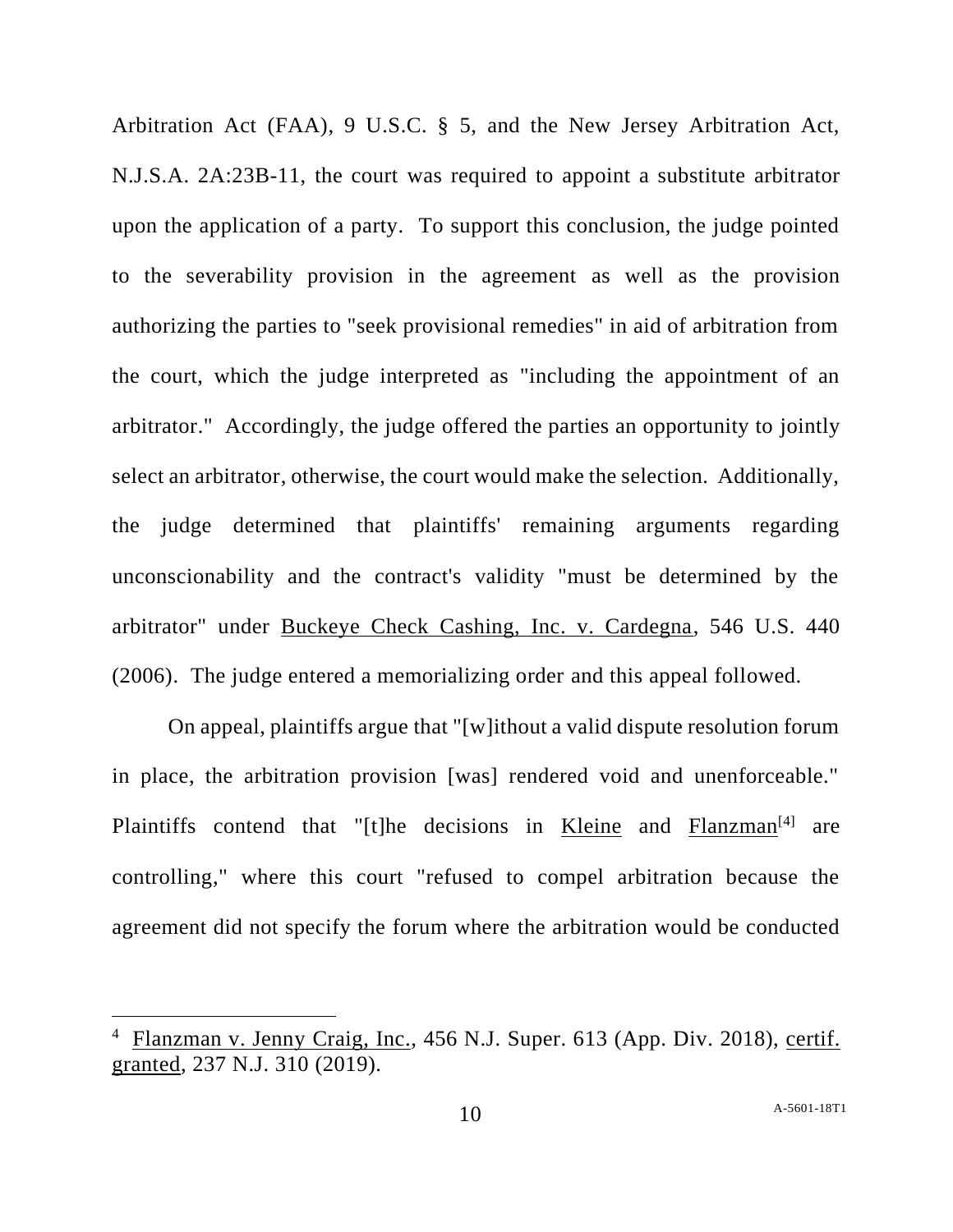or, alternatively, describe a process for selecting a forum." Plaintiffs assert the judge "erred in applying Khan" because "JAMS was unavailable at the time the agreement was executed and through the time the trial court ruled on . . . [d]efendants' [m]otion," thus "there was 'no meeting[] of the minds as to an arbitral forum.'"

We review orders compelling arbitration "de novo." Hirsch v. Amper Fin. Servs., LLC, 215 N.J. 174, 186 (2013). Therefore, "we need not give deference to the analysis by the trial court." Goffe v. Foulke Mgmt. Corp., 238 N.J. 191, 207 (2019) (citing Morgan v. Sanford Brown Inst., 225 N.J. 289, 303 (2016)). "In reviewing such orders, we are mindful of the strong preference to enforce arbitration agreements, both at the state and federal level." Hirsch, 215 N.J. at 186. "However, the preference for arbitration 'is not without limits.'" Id. at 187 (quoting Garfinkel v. Morristown Obstetrics & Gynecology Assocs., P.A., 168 N.J. 124, 132 (2001)).

To determine "whether a valid agreement to arbitrate exists," a "court must first apply 'state contract-law principles.'" Ibid. (quoting Hojnowski v. Vans Skate Park, 187 N.J. 323, 342 (2006)). In that regard, "[a]n agreement to arbitrate 'must be the product of mutual assent, as determined under customary principles of contract law.'" Barr v. Bishop Rosen & Co., Inc., 442 N.J. Super.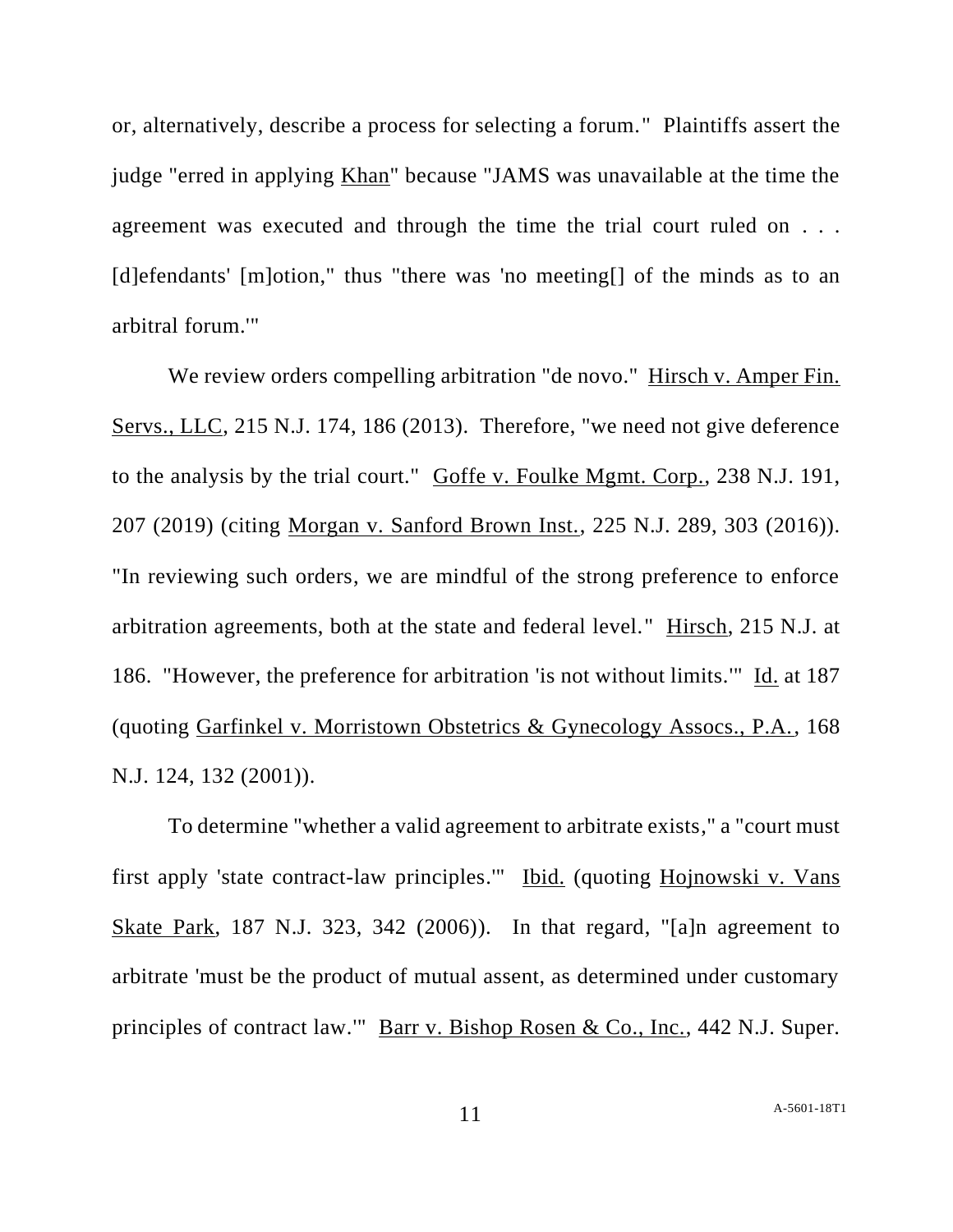599, 605-06 (App. Div. 2015) (quoting Atalese v. U.S. Legal Servs. Grp., L.P., 219 N.J. 430, 442 (2014)). "Mutual assent requires that the parties understand the terms of their agreement." Id. at 606.

Essentially, " $[t]$ he key . . . is clarity; the parties must know at the time of formation that 'there is a distinction between resolving a dispute in arbitration and in a judicial forum.'" Id. at 607 (quoting Atalese, 219 N.J. at 445). "An arbitration agreement that fails to 'clearly and unambiguously signal' to parties that they are surrendering their right to pursue a judicial remedy renders such an agreement unenforceable." Id. at 606 (quoting Atalese, 219 N.J. at 444). Even if an agreement contains unconscionable or otherwise unenforceable provisions, a valid arbitration clause in a contract is severable and enforceable on its own. Buckeye, 546 U.S. at 445; Delta Funding Corp. v. Harris, 189 N.J. 28, 46 (2006).

In Kleine, the plaintiff filed a personal injury action against the operator of a nursing facility "that moved to compel arbitration of [the] plaintiff's claims based on a clause contained in plaintiff's admission agreement." 445 N.J. Super. at 547. We reversed the order compelling arbitration because

> when the parties contracted, their exclusive forum for arbitration was no longer available; there being no agreement to arbitrate in any other forum, arbitration could not be compelled. In short, even assuming the clause was otherwise enforceable and consented to by plaintiff, there was no meeting of the minds as to an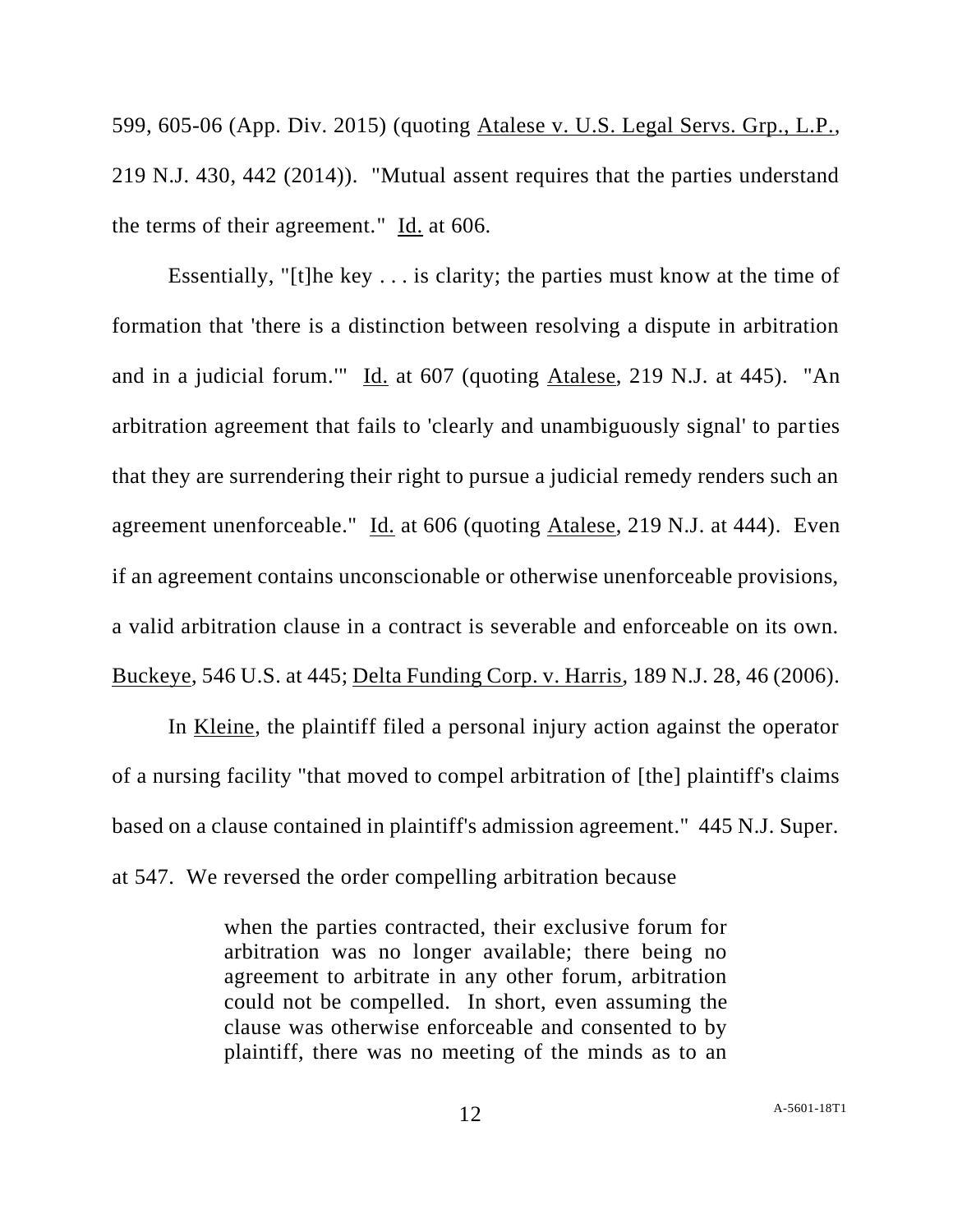arbitral forum if [the exclusive forum] was not available. As Atalese instructs, the party from whom such a provision has been extracted must be able to understand—from clear and unambiguous language both the rights that have been waived and the rights that have taken their place. Because [the exclusive forum] was not available to administer the arbitration of this dispute at the time the contract was formed, or even at the time the trial court ruled on the application, the judge mistakenly compelled arbitration of plaintiff's personal injury claims against th[e] defendant.

[Id. at 552-53 (citation and footnotes omitted).]

Similarly, in Flanzman, we reversed the order compelling arbitration of the eighty-two-year-old plaintiff's discrimination complaint against her employer "because the parties failed to identify any arbitration forum and any process for conducting the arbitration." 456 N.J. Super. at 617. We explained that "[t]he mechanism or setting for the proceeding is important because the rights associated with arbitration forums may differ depending on which forum the parties choose, or on how they define the arbitral process." Ibid. By ignoring "the subject altogether," we held that "the parties lacked a 'meeting of the minds' because they did not understand the rights under the arbitration agreement that ostensibly foreclosed plaintiff's right to a jury trial." Ibid.

While we acknowledged that the facts in Kleine were similar, we noted that the difference was that in Kleine, the parties had in fact designated an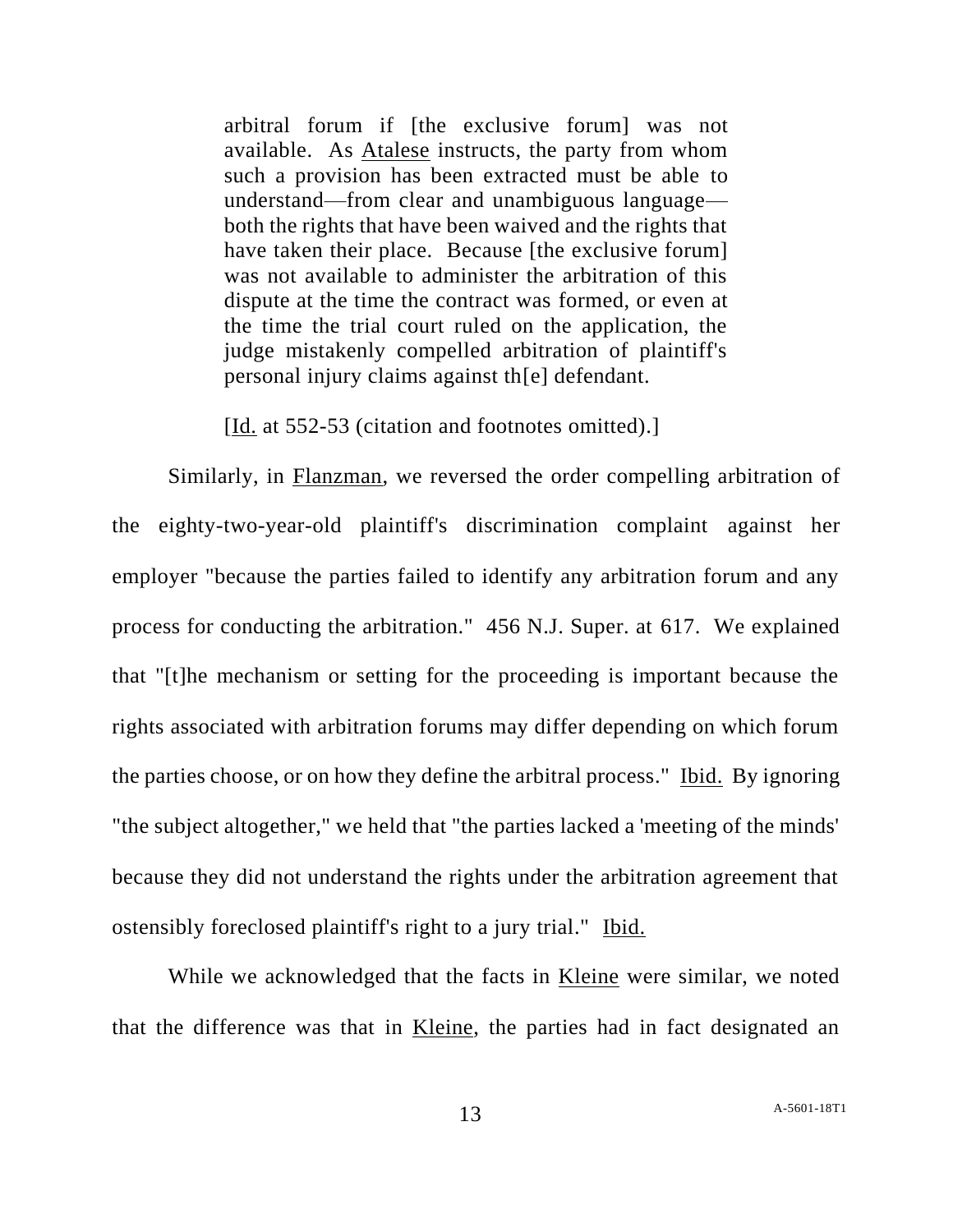arbitral forum, albeit an unavailable one. Flanzman, 456 N.J. Super. at 622. We

emphasized that

[o]ur opinion should not be misread to hold that the parties' failure to identify a specific arbitrator renders the agreement unenforceable. This is not a situation where on the one hand, the parties generally addressed in some fashion the process that foreclosed plaintiff's right to a jury trial, but on the other hand, simply failed to identify a specific method for selecting an arbitrator. If that were the case, either party arguably could have filed a motion under N.J.S.A.  $2A:23B-11(a)^{5}$ ... asking the judge to appoint the arbitrator.

[Id. at 623.]

We pointed out that 9 U.S.C.  $\S$  5<sup>6</sup> of the FAA was similar to N.J.S.A.

2A:23B-11(a), and we referred to Khan, where the court determined that 9

 $6$  9 U.S.C. § 5 provides:

 $5$  N.J.S.A. 2A:23B-11(a) provides:

If the parties to an agreement to arbitrate agree on a method for appointing an arbitrator, that method shall be followed, unless the method fails. If the parties have not agreed on a method, the agreed method fails, or an arbitrator appointed fails or is unable to act and a successor has not been appointed, the court, on application of a party to the arbitration proceeding, shall appoint the arbitrator. An arbitrator so appointed has all the powers of an arbitrator designated in the agreement to arbitrate or appointed pursuant to the agreed method.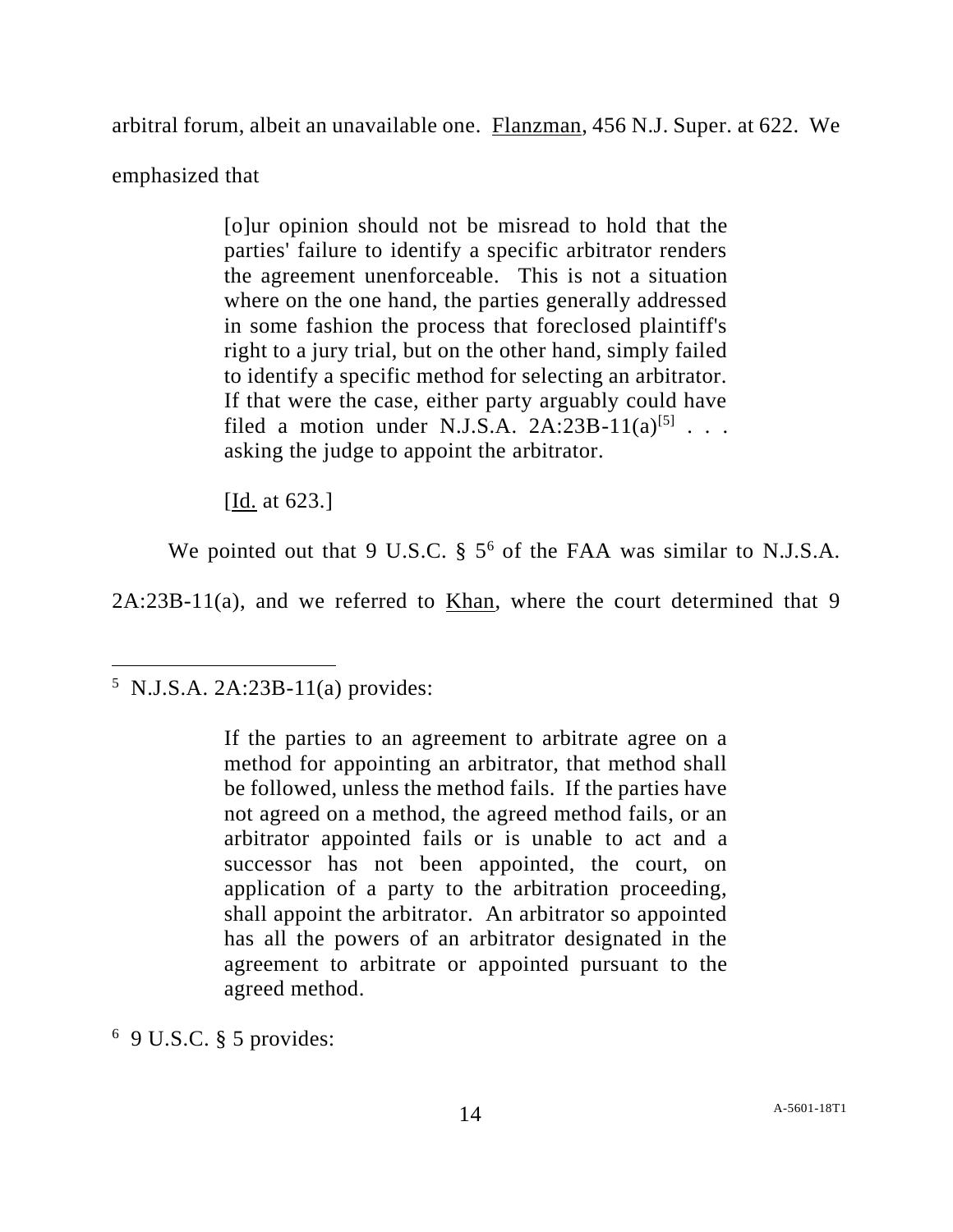U.S.C. § 5 provided "a mechanism for substituting an arbitrator when the designated arbitrator . . . is unavailable." Flanzman, 456 N.J. Super. at 625-26 (quoting Khan, 669 F.3d at 354). In Khan, the court explained that "[i]n determining the applicability of [9 U.S.C. § 5] when an arbitrator is unavailable, courts have focused on whether the designation of the arbitrator was 'integral' to the arbitration provision or was merely an ancillary consideration." 669 F.3d at 354. "In this light, the parties must have unambiguously expressed their intent not to arbitrate their disputes in the event that the designated arbitral forum is unavailable." Ibid. Otherwise, 9 U.S.C. § 5 "requires a court to address such unavailability by appointing a substitute arbitrator" and a "contrary conclusion

If in the agreement provision be made for a method of naming or appointing an arbitrator or arbitrators or an umpire, such method shall be followed; but if no method be provided therein, or if a method be provided and any party thereto shall fail to avail himself of such method, or if for any other reason there shall be a lapse in the naming of an arbitrator or arbitrators or umpire, or in filling a vacancy, then upon the application of either party to the controversy the court shall designate and appoint an arbitrator or arbitrators or umpire, as the case may require, who shall act under the said agreement with the same force and effect as if he or they had been specifically named therein; and unless otherwise provided in the agreement the arbitration shall be by a single arbitrator.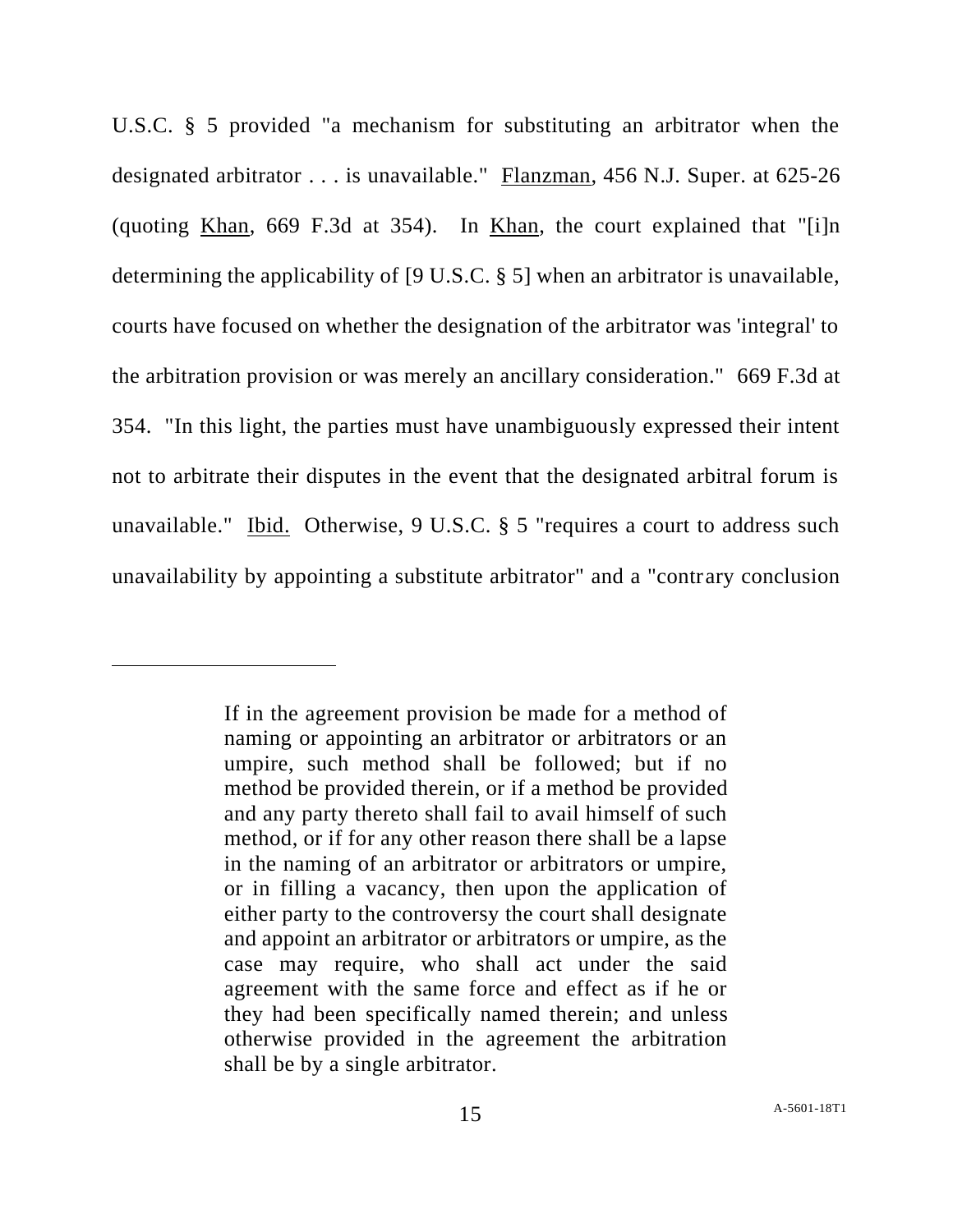is at odds with the fundamental presumption in favor of arbitration." Id. at 357. See Hirsch, 215 N.J. at 186 (reinforcing "the strong preference to enforce arbitration agreements, both at the state and federal level").

Here, the agreement designates JAMS as the arbitral forum, and JAMS Expedited Arbitration Rules as the applicable rules of procedure governing the proceedings. Thus, unlike Flanzman, an arbitral forum and a process for conducting the arbitration were in fact selected by the parties. Further, unlike Kleine, the agreement does not designate JAMS as the exclusive arbitral forum. There is no language in the agreement indicating the parties' unambiguous intent not to arbitrate the dispute if JAMS is unavailable, and no indication that the designation of the arbitrator was integral to the arbitration provision. Indeed, the agreement to arbitrate and the selection of JAMS as the arbitrator appear in separate sentences, and the severability clause prescribes that if any term or provision of the agreement is deemed unenforceable, "the validity of the remaining portions shall not be affected thereby." See Delta Funding, 189 N.J. at 46 (approving an "arbitration agreement's broad severability clause" and finding that "if an arbitrator were to interpret all of the disputed provisions in a manner that would render them unconscionable, ... those provisions could be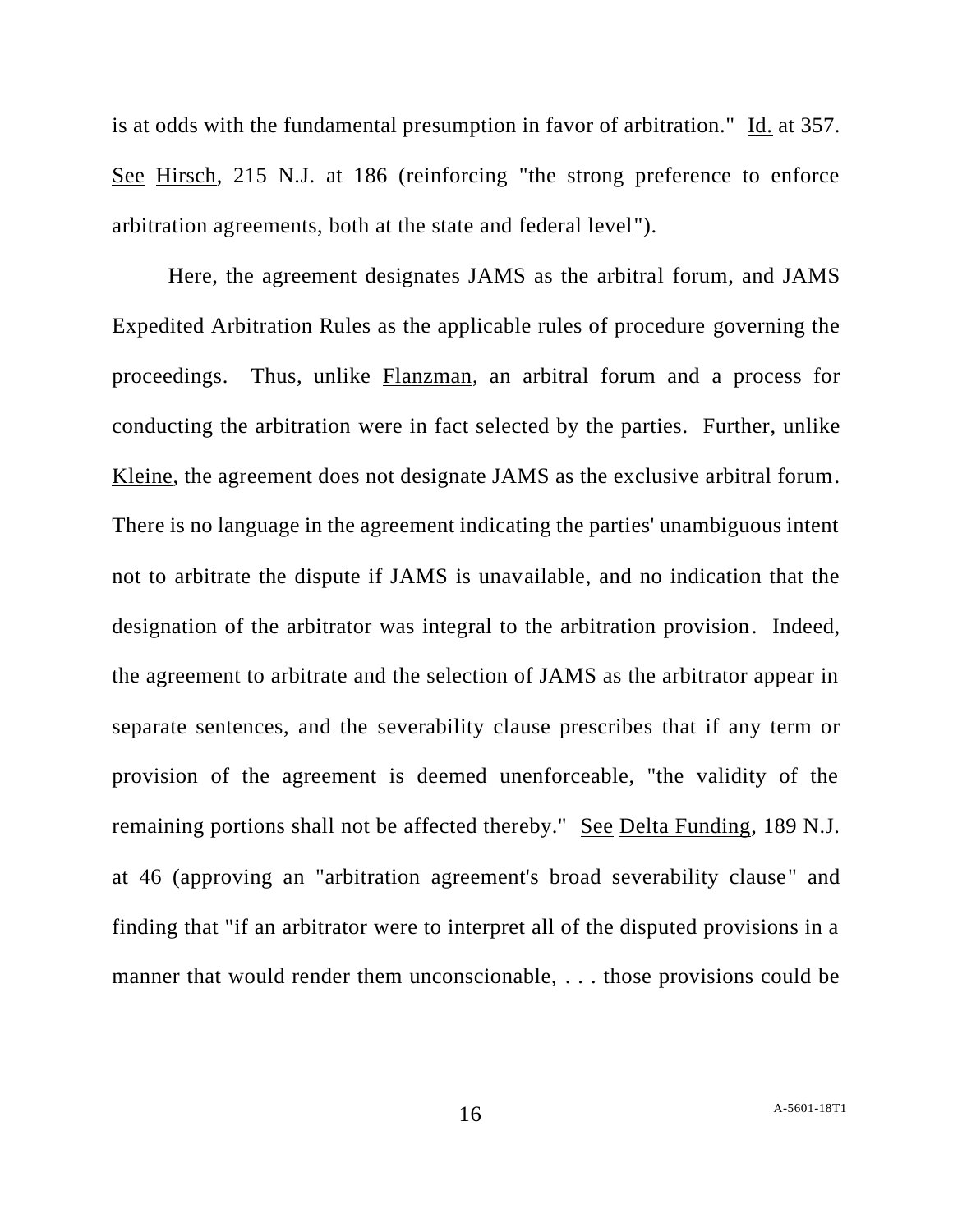severed and . . . the remainder of the arbitration agreement would be capable of enforcement").

Further, the agreement specifies that "any arbitration . . . shall be governed by the [FAA]," suggesting that in the event of JAMS's unavailability, 9 U.S.C. § 5's mechanism for appointing a replacement arbitrator when the designated arbitrator is unavailable shall apply. As we stated in Flanzman, "if after having generally identified a forum — that is they have reached mutual assent — [the parties] still remain unable to appoint a specific arbitrator, then they arguably can make the appropriate application to the court for that purpose." 456 N.J. Super. at 630. We conclude the parties here "reached a 'meeting of the minds' as to what rights replaced the right to a jury trial," id. at 629, and entered into a valid and enforceable arbitration agreement. Thus, the judge correctly compelled arbitration, and, as requested by defendants, determined that she would select an arbitrator if the parties were unable to agree on one as required under 9 U.S.C. § 5.

Plaintiffs also argue that applying "the JAMS Rule 16.1 expedited procedures" specified in the agreement "to a complex personal injury case, such as this, is unconscionable and intended to give . . . [d]efendants unfair advantage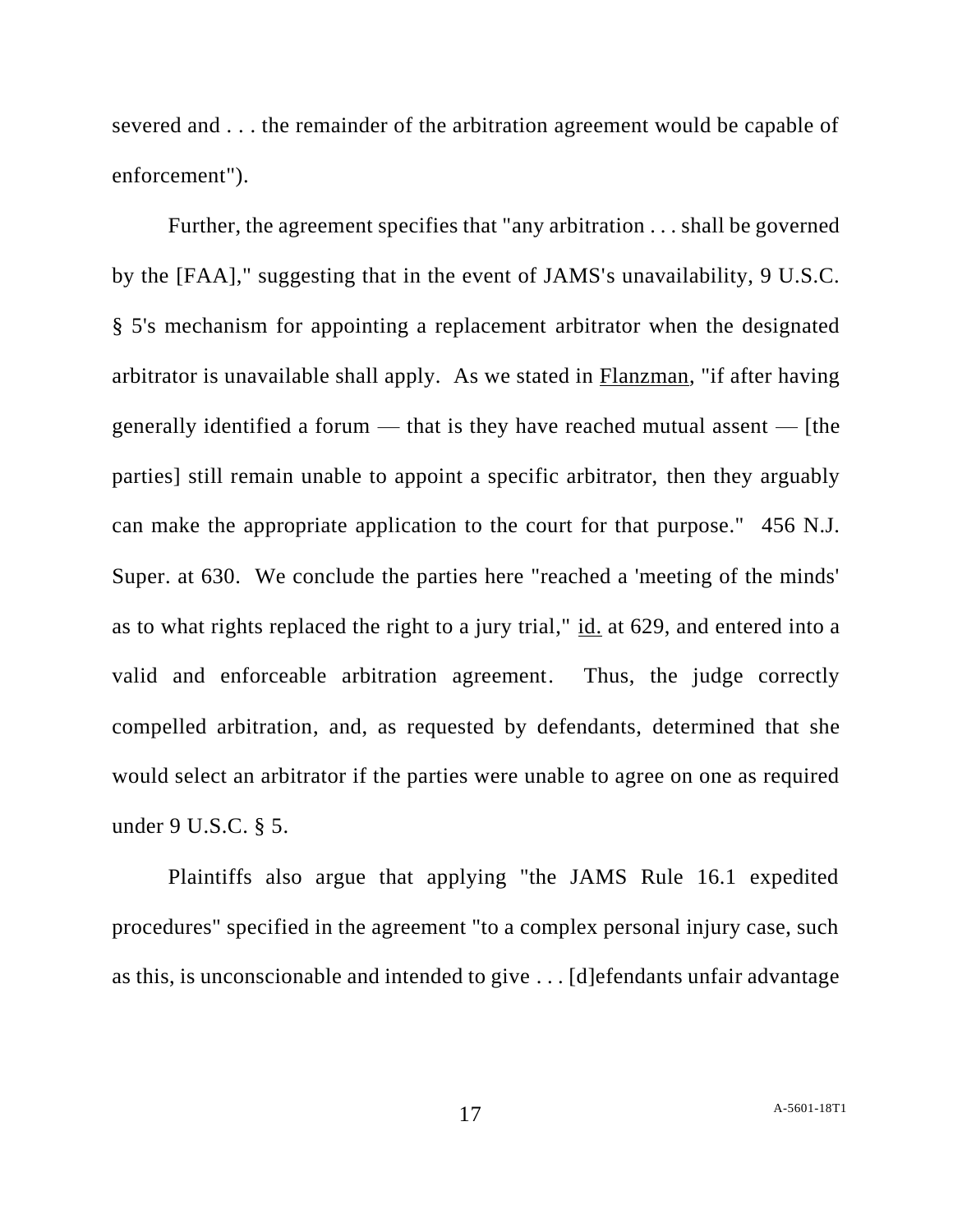in the dispute resolution process."<sup>7</sup> Plaintiffs contend that because they "have virtually no chance of achieving justice under the expedited JAMS rules," "[d]efendants' effort, through an arbitration provision, to restrict discovery in a personal injury case, where negligence, gross negligence and wanton willful conduct are alleged, should be found to be unconscionable and unenforceable by the [c]ourt."

New Jersey law explicitly allows for contracting parties to select the arbitral forum and the type of procedure to govern the resolution of the dispute. See Perini Corp. v. Greate Bay Hotel & Casino, Inc., 129 N.J. 479, 490 (1992)

<sup>&</sup>lt;sup>7</sup> While JAMS's procedural rules place certain limitations on discovery, there are exceptions conferring wide latitude upon the arbitrator to override the limits and allow for broader discovery as necessary. Specifically, JAMS Rule 16.2(b) outlines the procedure for document requests and provides that such requests must (1) "be limited to documents that are directly relevant to the matters in dispute or to its outcome;" (2) "be reasonably restricted in terms of time frame, subject matter and persons or entities to which the requests pertain;" and (3) "not include broad phraseology such as 'all documents directly or indirectly related to.'" JAMS Rule 16.2(c) also limits electronic discovery to "sources used in the ordinary course of business," but allows parties to request other electronic documents based on "a showing of compelling need." Under JAMS Rule 16.2(d), depositions should be limited to one "per side," but the arbitrator may determine, "based on all relevant circumstances, that more depositions are warranted." JAMS Rule 16.2(e) permits written expert reports and expert depositions "for good cause shown." Finally, under JAMS Rule 16.2(g), discovery should not exceed "seventy-five . . . calendar days after the [p]reliminary [c]onference" or "one hundred five . . . calendar days for expert discovery (if any)." However, "[t]hese dates may be extended by the [a]rbitrator for good cause shown."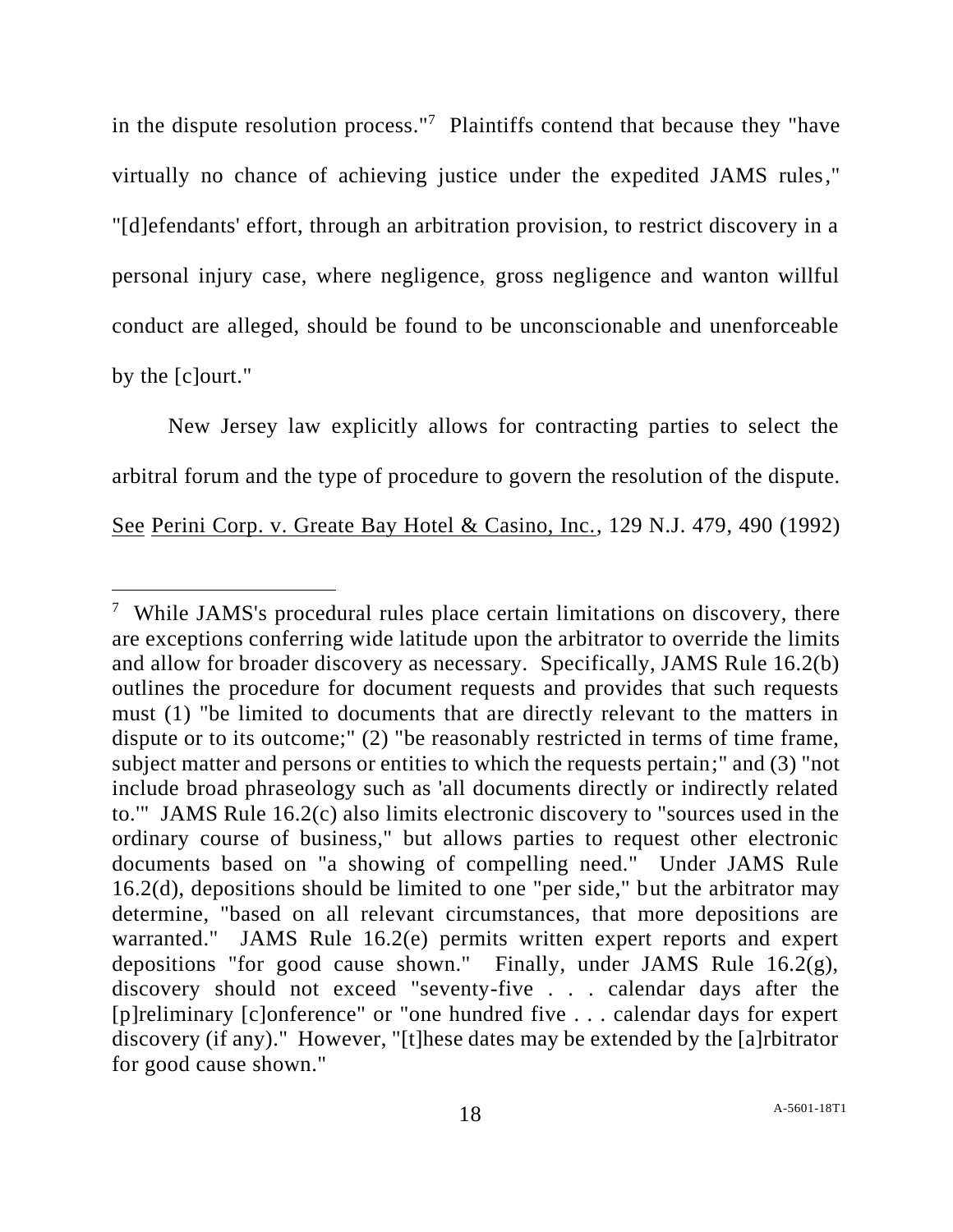(explaining that, in agreeing to arbitrate disputes, "[p]arties can agree to follow . . . the usual trial-type format, or they can agree to any other type of procedure to resolve the dispute"); State Farm Guar. Ins. Co. v. Hereford Ins. Co., 454 N.J. Super. 1, 6-7 (App. Div. 2018) ("Parties, of course, can contract for specific procedures to govern their arbitration" and "can incorporate into their contract by reference rules of arbitration organizations to govern their arbitration proceedings.").

Nonetheless, having determined that the arbitration provision is enforceable, plaintiffs' argument regarding the unenforceability of the agreement based on the unconscionability of JAMS's expedited procedures should be decided by the arbitrator. See Buckeye, 546 U.S. at 449 ("We reaffirm . . . that, regardless of whether the challenge is brought in federal or state court, a challenge to the validity of the contract as a whole, and not specifically to the arbitration clause, must go to the arbitrator.").

However, we agree with plaintiffs that the judge erred in dismissing their complaints with prejudice in conjunction with compelling arbitration. See GMAC v. Pittella, 205 N.J. 572, 582 n.6 (2011) ("[T]he Uniform Arbitration Act only provides for stays, rather than dismissals, of actions pending arbitration." (citing N.J.S.A. 2A:23B-7(g))); Alfano v. BDO Seidman, LLP, 393